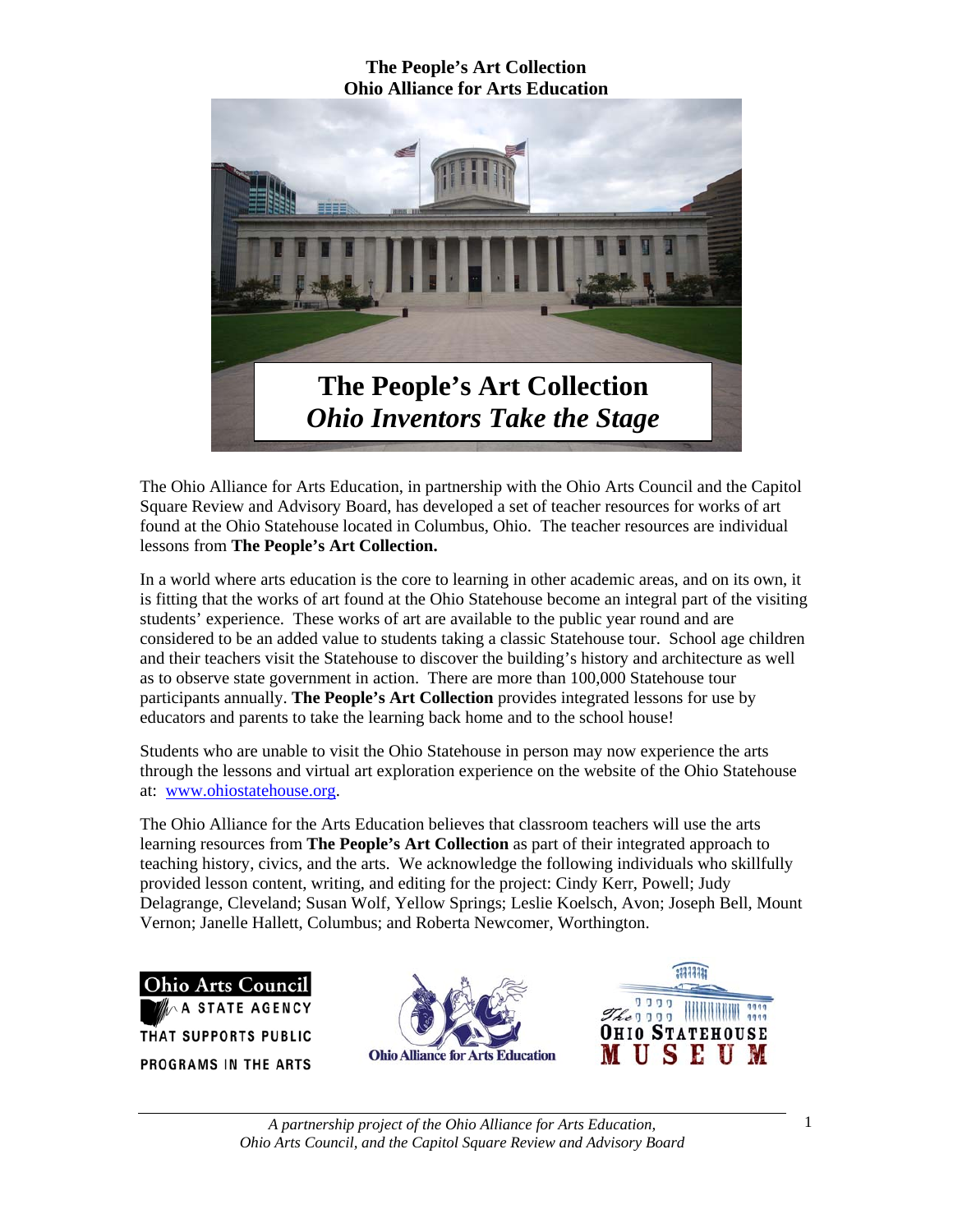# *Ohio Inventors Take the Stage* **GRADE 2**

# **Learning Outcomes**:

The students will be able to:

- 1. Identify the subjects of the painting as famous Ohio inventors.
- 2. Summarize how the inventions of Edison and the Wright Brothers have changed the world.
- 3. Write and perform a song or rap music about Edison, Orville and Wilbur Wright or other inventor and how their invention(s) changed the world.

**Music Standard: Creative Expression and Communication:** Students sing, play instruments, improvise, compose, read and notate music.

**Grade Level Indicator:** Improvise and compose simple rhythmic and melodic phrases.

**Social Studies Standard: History:** Students use materials drawn from the diversity of human experience to analyze and interpret significant events, patterns and themes in the history of Ohio, the United States and the world.

**Grade Level Indicator**: Use historical artifacts, photographs, biographies, maps, diaries and folklore to answer questions about daily life in the past. Recognize the importance of individual action and character and explain how they have made a difference in others' lives with emphasis on the importance of: a) Explorers, inventors and scientists (e.g. George Washington Carver, Thomas Edison, Charles Drew, Rachel Carson and Neil Armstrong).

**Language Arts Standard: Writing Applications:** Students need to understand that various types of writing require different language, formatting and special vocabulary. Writing serves many purposes across the curriculum and takes various forms. Beginning writers learn about the various purposes of writing; they attempt and use a small range of familiar forms (e.g., letters). Developing writers are able to select text forms to suit purpose and audience. They can explain why some text forms are more suited to a purpose than others and begin to use content-specific vocabulary to achieve their communication goals. Proficient writers control effectively the language and structural features of a large repertoire of text forms. They deliberately choose vocabulary to enhance text and structure in their writing according to audience and purpose.

**Grade Level Indicator:** Produce informal writings (e.g., messages, journals, notes and poems) for various purposes.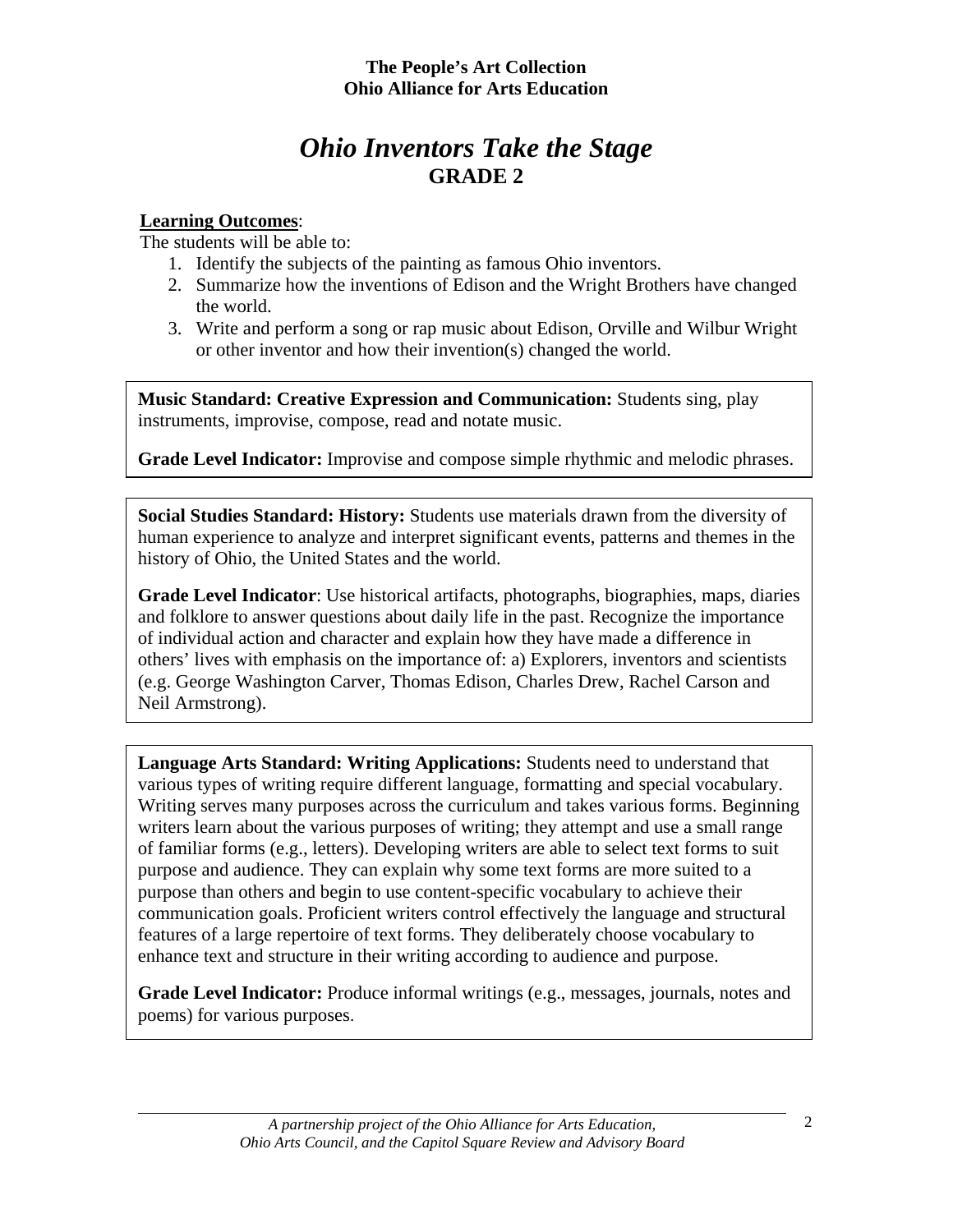## **Assessment Strategy:**

- Formative: Guidelines to Create a Rap
- Summative: Rap/Song Self-Assessment

# **Vocabulary:**

- **Inventor** person who is the first to think of or make something.
- **Invention** a creation of a new device or process resulting from study and experimentation.
- **Portrait -** a likeness of a person.
- **Rhythm** the arrangement of spoken words or sounds alternating stressed and unstressed elements.

# **Time Needed:** one 50 minute class or two 25 minute classes

# **Materials**:

- Images of each painting
- Pencils
- Paper
- CD player
- Recording of "Abraham, Martin and John" by Dion or Marvin Gaye

# **Internet Resources:**

http://edtech.kennesaw.edu/web/inventor.html

• Excellent website with links to information on inventors and inventions throughout history

http://www.time.com/time/specials/2007/article/0,28804,1677329\_1677708\_167786,00.h tml

• A timeline of inventions

# **Step by Step Procedure:**

# *Teacher-led Activity:*

- Display images of the paintings of Edison and the Wright Brothers.
- Choose one of the paintings to discuss first. Lead students through a discussion by asking guiding questions:
	- o *What do you see in the portrait?*
	- o *How many people are in the painting?*
	- o *What is the setting of the painting?*
	- o *Is this a painting of people working today? How do you know?*
	- o *What do you think this painting is about?*
	- o *What clues tell you about these people?*
	- o *Would you be able to write a story about these people by using visual clues given in the painting?*
- View and discuss the second painting using similar questions.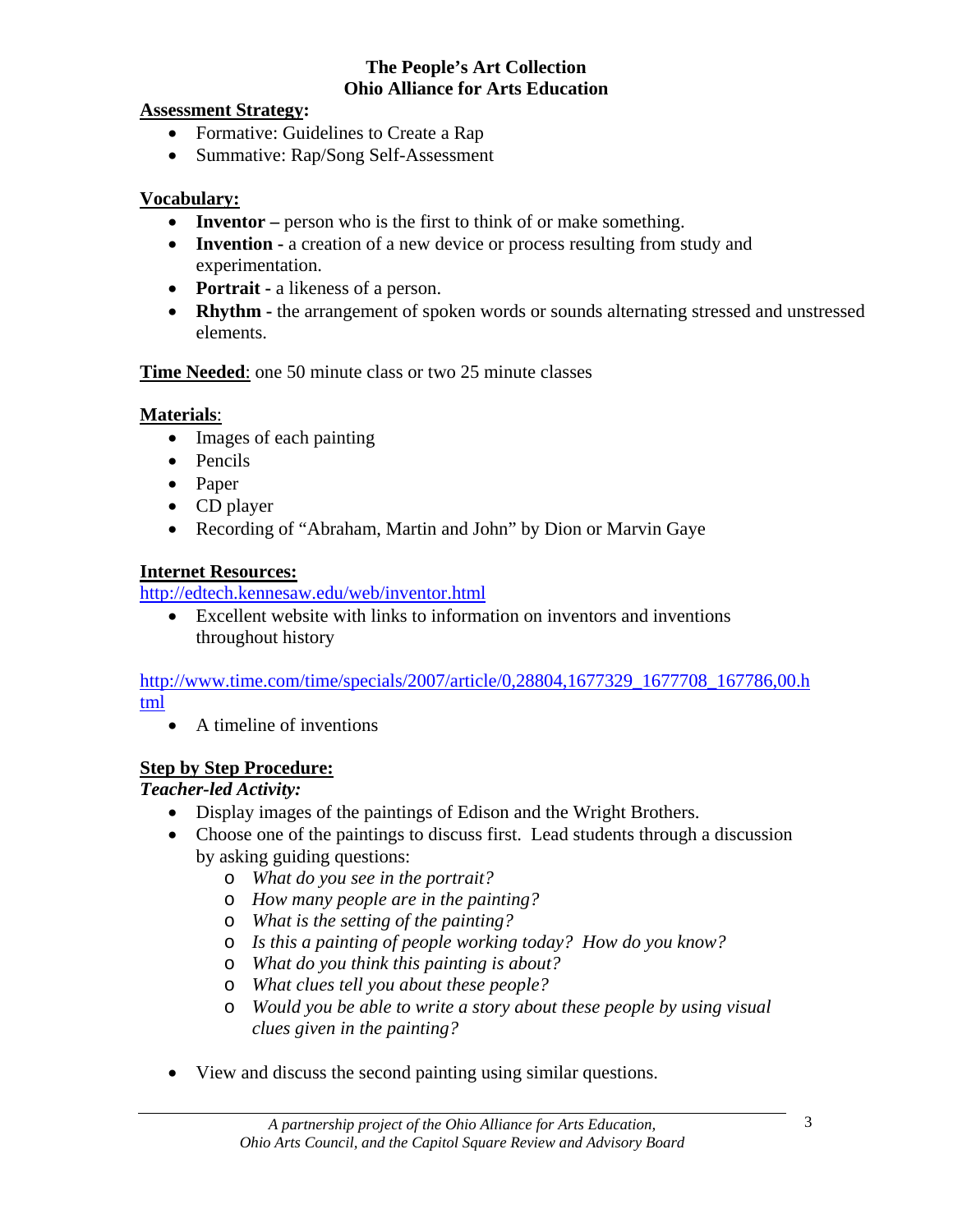- Lead students to compare the two paintings:
	- o *What is different about these two paintings?*
	- o *What is the same about these two paintings?*
	- o *What did the two artists do that is similar?*
	- o *What is the same about the men shown in the painting?"*
	- o *What is different about the men shown in the painting?"*
	- o *What is the same about the places shown in the painting?"*
	- o *What is different about the places shown in the painting?"*
- Identify the inventors and list the inventions these men made (Edison light bulb, phonograph, camera for motion pictures; Wright brothers – airplane). Lead a discussion about the inventions:
	- o *Who has turned on a light?*
	- o *Who has listened to recorded music?*
	- o *Who has seen a movie?*
	- o *Who has flown in an airplane?*
	- o *How did these inventions change the way we live?*
	- o *Would your life be different if you did not have the electric light?*
	- o *What if you could only listen to music at a live performance?*
- Play a song such as "Abraham, Martin and John" by Dion or Marvin Gaye that portrays the attributes of important people. Lead a short discussion asking: o *What did these people (Abraham, Martin and John) do?*
- Note that the lines in the song sound very much like a poem with some lines that end in rhyme. Play the song again.
- Explain that Rap songs might rhyme, but the rhythm is quite important. Clap some rhythm patterns and ask students to echo clap the patterns. Vary the rhythms. Ask students to create their own rhythms by patting on their legs or clapping their hands.
- Distribute copies of the "Guidelines to Create Lyrics or a Rap".

## *Student Activity:*

- Students will write lyrics or a rap about Thomas Edison or the Wright Brothers and their inventions. Lyrics may be written to any familiar songs such as "Frere Jacques" (Are You Sleeping?), "Row, Row, Row Your Boat," or "Twinkle, Twinkle, Little Star." Students may work individually or collaboratively in pairs or small groups.
- Students will perform their songs for the class. Remind students in the audience to display appropriate behavior.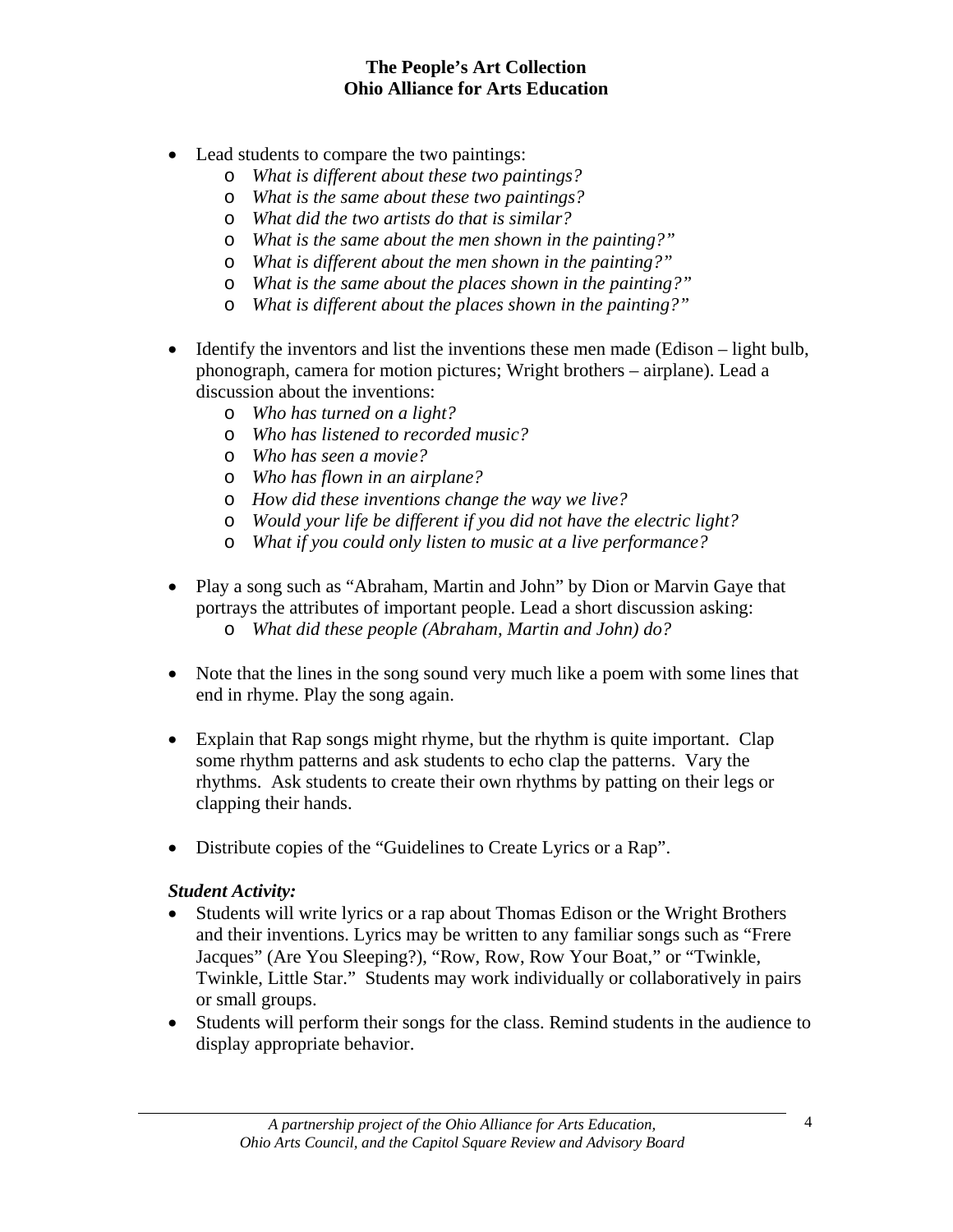# **Closure:**

Review what the students learned about these inventors and their inventions. Ask students to complete the "Rap/Song Self-Assessment" page that is attached.

# **MAKING CONNECTIONS:**

**Art:** Ask students to develop a list of forms of communication (newspapers, books, telephones, cell phones, televisions, radios, IPod, etc.), then ask the students to design a better form of communication using found objects such as foil, boxes, popsicles, wood scraps, air-dry clay, etc. Ask them to use paint, construction paper and markers to add color and pattern.

**Language Arts:** Use the paintings as a storytelling device. Look closely at the paintings. List all the objects that are in the painting. Ask the students, *"Why did the artist include all of these objects?"* Look at the setting in the painting*. "Where are the inventors? Is there more than one setting within the painting? Can you imagine what was happening right before or after these men sat down to have their portraits painted? Can you imagine the story of these men's lives and how they might have experimented to create their invention?"* Divide students into groups of 5-6 children. Give them paper and pencils and ask them to write a short skit that would describe an event in the inventor's life.

**Parent:** Encourage your child to re-imagine a product or tool in your home. Together you might want to look on the web at drawings of kid inventions at http://inventors.about.com/od/kidinventions/ss/kid\_inventors\_U.htm. Ask your child to make some drawings of products or machines that could be improved. Include images and words to help explain the products purpose. Go to the Smithsonian website related to the Lemelson Center for Study of Invention and Innovation. There is a wealth of information including games. http://invention.smithsonian.org/home/

**Science:** Students can study the lives of inventors.

**Social Studies:** Read about inventors and inventions by era, country or type on this timeline: http://www.enchantedlearning.com/inventors/indexa.shtml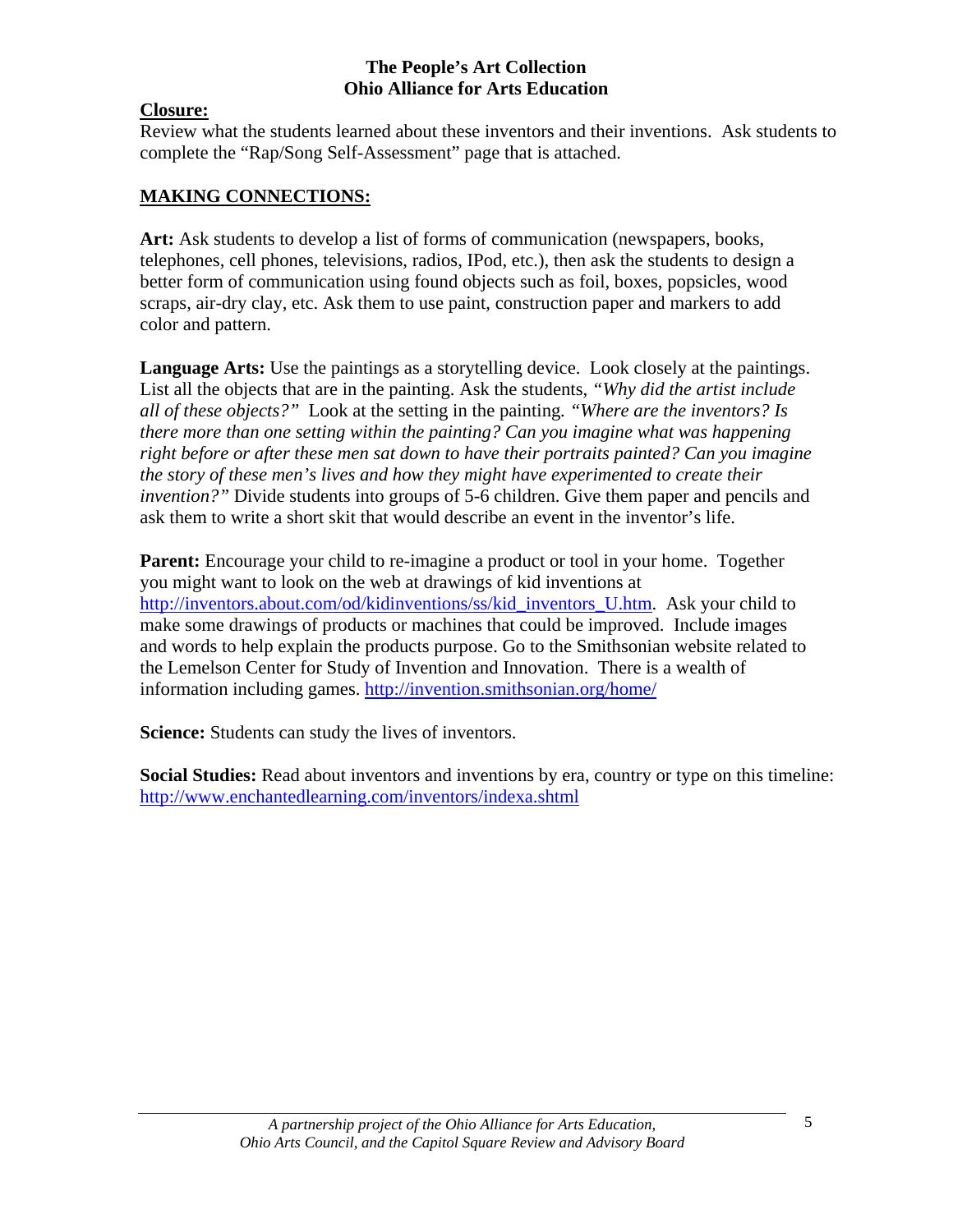# *Ohio Inventors Take the Stage*

# **Guidelines to Create Lyrics or a Rap**

For this lesson, you will write lyrics or a rap that tells a story about Thomas Edison and Orville and Wilbur Wright and how their inventions changed the world. Then you will perform it for the class. Your lyrics may be written to any familiar songs such as "Frere Jacques" (Are You Sleeping?), "Row, Row, Row Your Boat," or "Twinkle, Twinkle, Little Star." A rap should be based on a repeated rhythm pattern. You may work alone, in pairs, or in a small group.

#### Follow these steps:

#### **STEP 1**

- Make a list of important words about the inventors and how their inventions changed daily life.
- Choose a familiar song or create a rhythm pattern.

## **STEP 2**

- Write your story as a poem with rhyming words at the ends of the phrases. Include two facts about the inventors.
- Sing your song or say your rap.
- Make changes if the rhythm of the words do not fit your song or rap.

## **STEP 3**

• Practice your song or rap.

## **STEP 4**

• Perform your song or rap for the class.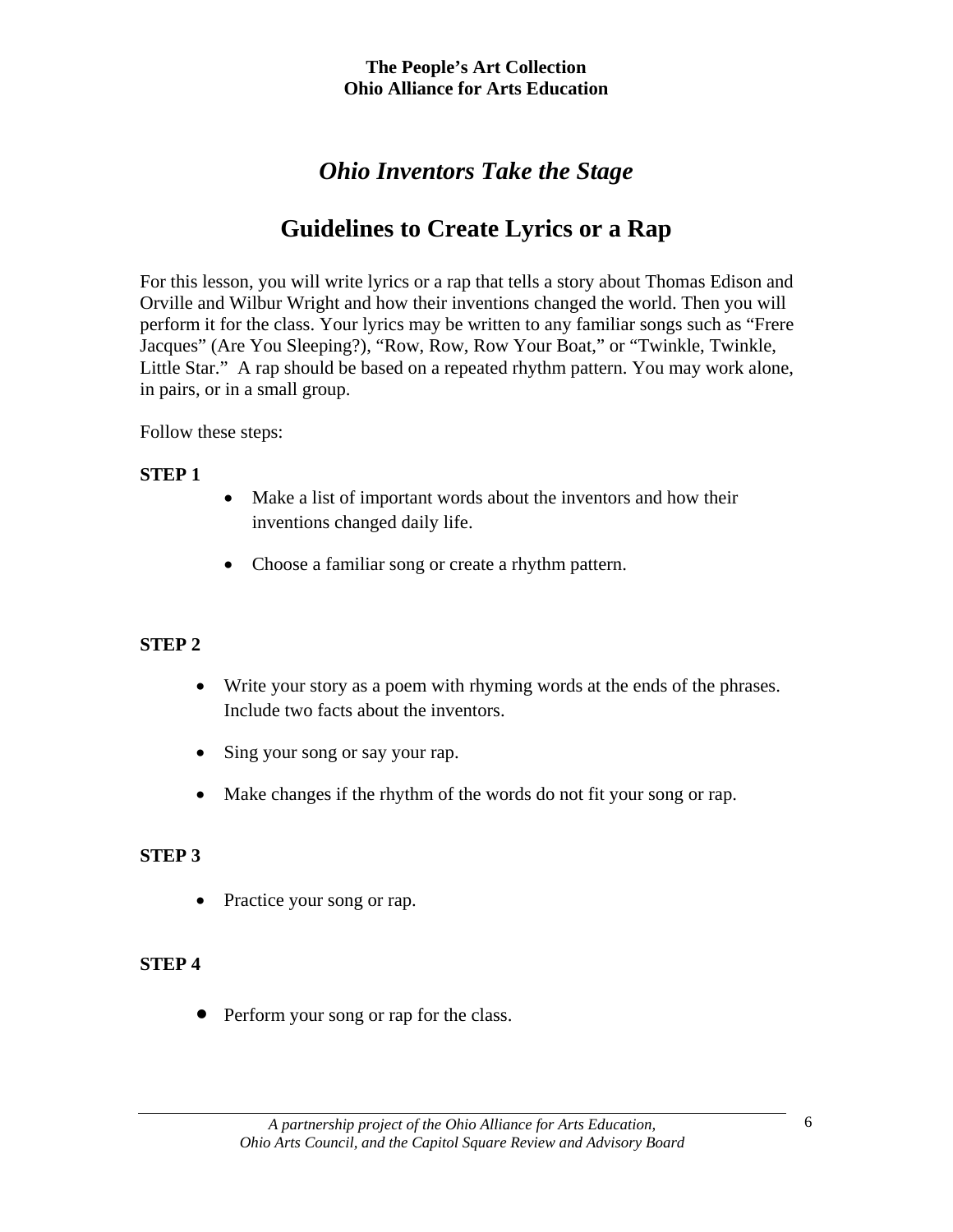# *Ohio Inventors Take the Stage*

# **Rap/Song Self-Assessment**

| <b>Student Name</b> |  |
|---------------------|--|
|---------------------|--|

Think about when you were writing your song or rap and when you performed it. Then complete these sentences:

A. The best part of my rap/song is:

- B. One part I would change if I could write the song again is:
- C. Two facts about inventors I included in my song/rap are:
- 1.
- 2.
- D. Two ways that these Ohio inventions have made a difference in the lives of people are:
- 1.